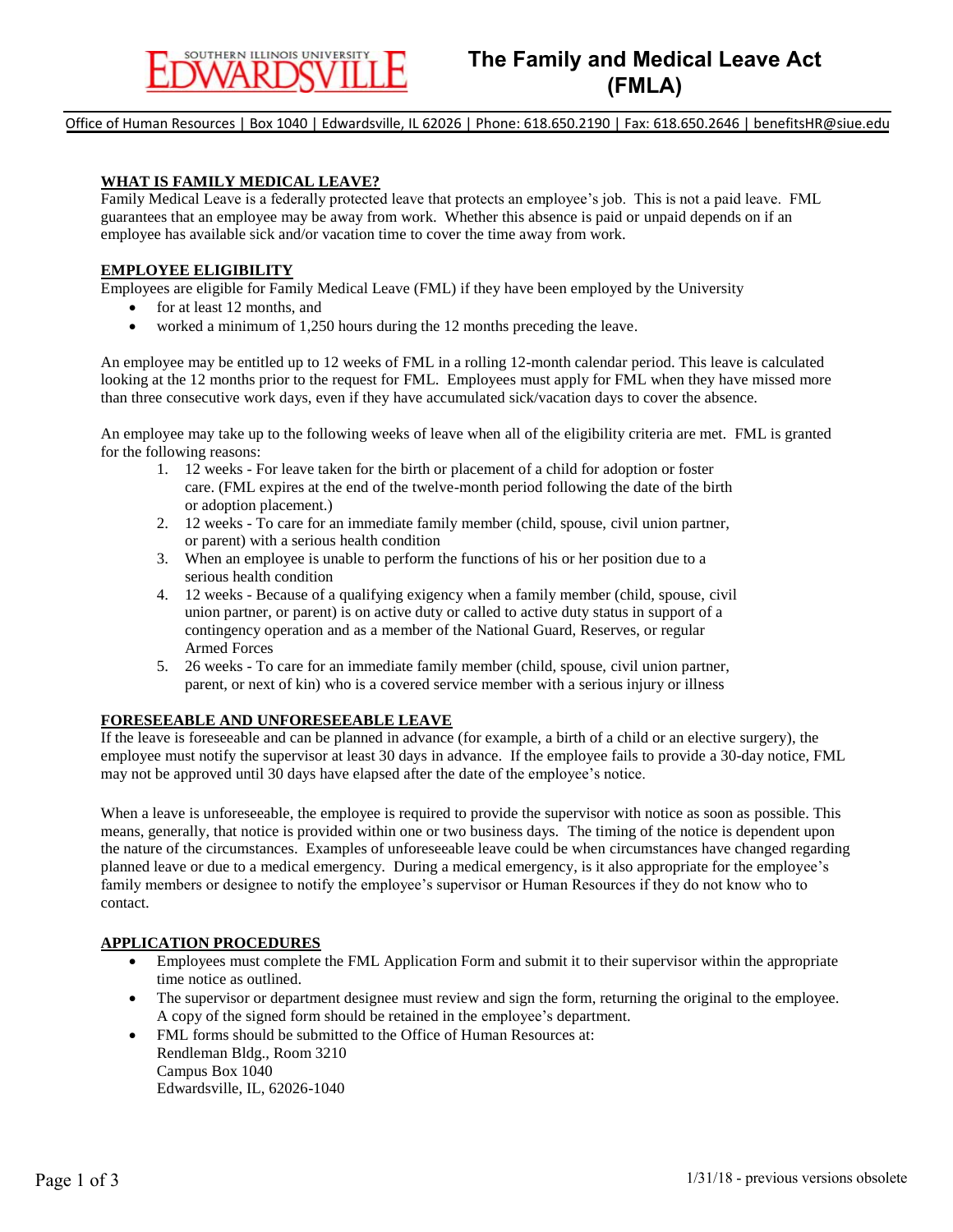# **MEDICAL CERTIFICATION**

A Medical Certification is required to support an FML request. The Medical Certification must be completed by the employee's or family member's health care provider and sent to the Office of Human Resources. **If a complete and accurate Medical Certification is not provided within 15 calendar days after the university's request for such required documentation, the leave could be denied. If this occurs, an employee may be placed on leave without pay.** 

## **CERTIFICATION OF QUALIFYING EXIGENCY FOR MILITARY FAMILY LEAVE**

An employee needing to use FML for a qualifying exigency for military family leave must provide certification to support this specific type of FML. This certification must include written documentation confirming a covered military member's active duty or call to active duty status in support of a contingency operation.

## **RETURN FROM FAMILY AND MEDICAL LEAVE**

When FML is granted, the employee must return to work at his/her documented expiration date. If an employee does not return to work on the FML expiration date and does not notify the supervisor in advance, the absence shall be deemed an unauthorized and unexcused absence, which is subject to the University disciplinary process.

If the employee returns to work at the specified date at the end of the Medical Certification, a Release to Return to Work is **not** required. However, if an employee does not return to work on the day following the Medical Certification end date or if no end date was provided, university policy requires a Release to Return to Work statement from the health care provider.

Employees are expected to notify the Office of Human Resources and the department at least 30 calendar days in advance of the anticipated date of return if possible. An employee who has been absent for FML shall be restored to the position of employment held when the leave commenced, or an equivalent position with equivalent employment benefits, pay, and other terms and conditions of employment.

## **USE OF PAID AND UNPAID LEAVE**

**Employee's Serious Health Condition:** If the FML request is for the employee's own illness and own pregnancy/birth, all available sick leave must be used prior to leave without pay per the applicable bargaining agreement; vacation leave may be used at the employee's discretion. If an employee needs to use FML, runs out of sick leave, and decides not to use vacation time, his/her time away from work will be without pay.

**Birth and Placement of a Child for Adoption or Foster Care:** Employees may use FML protected leave for the birth and placement of a child for adoption or foster care. Sick leave will be granted based upon university policy or the applicable bargaining agreement. All available sick leave must be used prior to leave without pay; vacation leave may be used to remain in pay status. If the employee decides not to use vacation time, his/her time away from work will be without pay. For maternity and paternity leave, sick time may be used for the birth, care, and bonding during the 12 month period following the birth or placement of a child for adoption or foster care.

**Serious Health Condition, Family Member of Employee:** University policy or the applicable collective bargaining agreement will determine the amount of sick leave that can be used when FML is used to care for an immediate family member. If the FML request is for a covered family member, all available vacation leave must be used prior to leave without pay.

**SURS Disability Option**: Employees with a serious health condition who exhaust their available sick leave balances may be eligible to receive disability benefits through SURS if they are away from work 60 days or longer, as required by SURS. Employees may request an Application for Disability Benefits from the Office of Human Resources.

# **INSURANCE COVERAGE DURING UNPAID LEAVE**

While out on unpaid leave, the employer portion of health and dental insurance coverage shall continue to be paid by the University at the employee's same coverage level as if the employee had remained in continuous pay status. Employees are responsible for the employee-paid portion of any insurance premiums previously paid through payroll deduction and will be billed directly by Central Management Services (CMS) for the premium during the period when they are not on payroll. While out on FML and off payroll, the employee is responsible for timely payment of the employee's portion of any insurance premiums, or it may be cancelled by CMS. If the employee does not make the required payments during the leave period, the CMS Group Insurance Division (GID) will terminate the member's coverage.

### **EFFECT ON SURS RETIREMENT SERVICE TIME AND BENEFITS**

To determine the effect of FML on the accumulation of service time for retirement and to assure continuation of contributions, the employee should contact SURS at 1-800-ASK-SURS.